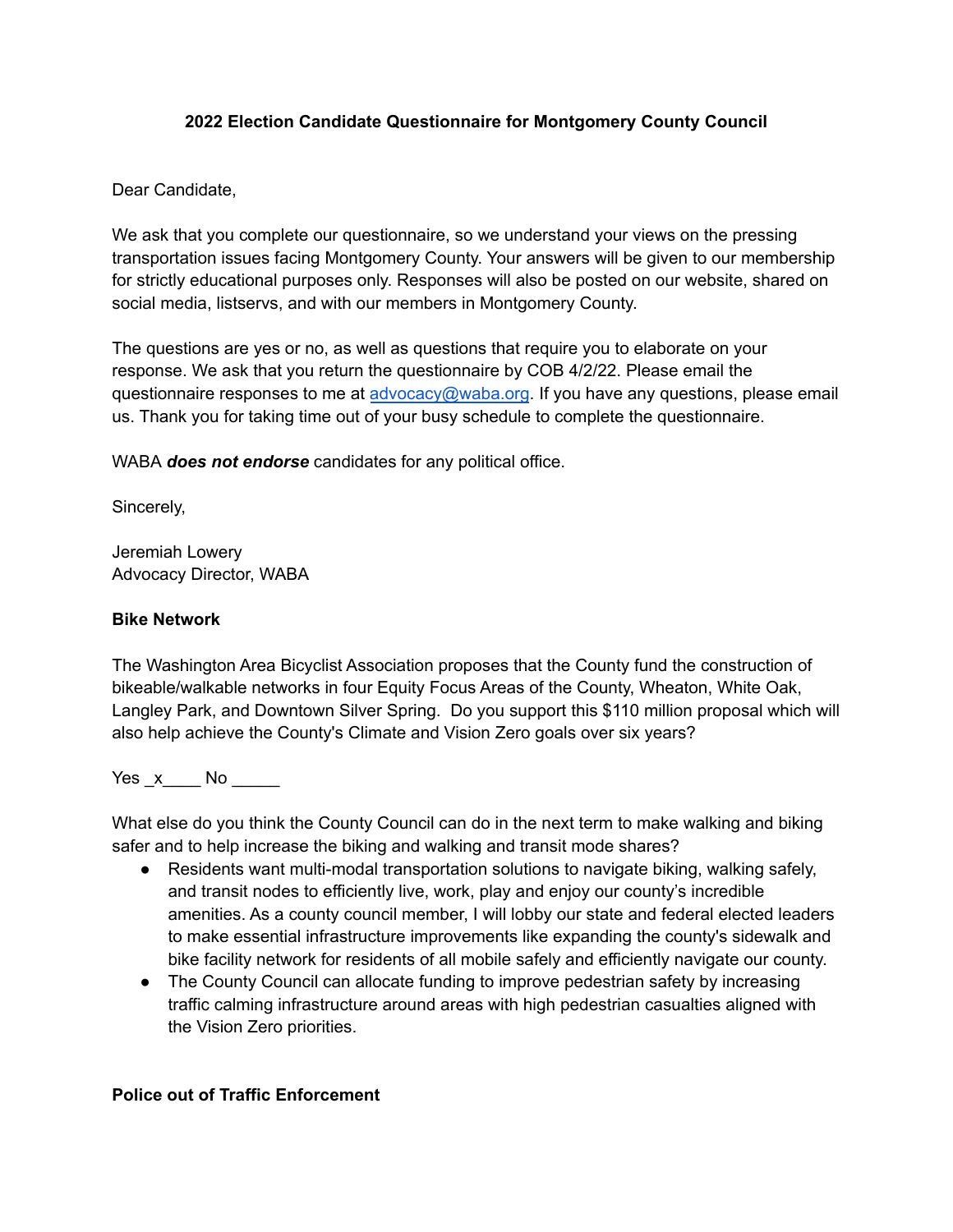Do you support removing police from all or some traffic enforcement?

Yes x No  $\overline{a}$ 

How will you balance the need for traffic enforcement and equity while in office?

- As a Gaithersburg City Councilmember, I pushed for progressive policy changes to our Police Department that included outfitting all police officers, including undercover officers, with body-worn cameras. Moreover, I will work with stakeholders to promote community policing, enhance public safety and rebuild trust between the police and the community, to prioritize enforcement actions against drivers who endanger pedestrians countywide, including:
	- Increasing investments in training, recruiting, and diversifying the skill set of armed officers. Some of the policies I believe would balance the need for traffic enforcement and equity include:
	- **○** Increasing automated traffic enforcement reduces the need for law enforcement and decreases racial bias in policing.
	- **○** Improving pedestrian safety by increasing traffic calming infrastructure around areas with high pedestrian casualties aligned with the Vision Zero priorities.
	- **○** Shifting mental illness-related responses out of MCPD to Health and Human Services, which accounted for 19% of police use of force complaints in response to incidents in 2019. Cost savings should be redirected to HHS earmarked to improve training and staffing to facilitate a mental health crisis response (CAHOOTS)
	- **○** Working with my County Council colleagues to improve MCPD data transparency on arrest patterns through a racial equity lens.
	- **○** Developing robust recruitment and training programs to hire mental health providers for youth counseling and career development to address the rise in car thefts and other youth-related vehicular issues.

# **Trails - repaving**

Do you support fully funding the budget request of the Parks Department to include monies for repaving the Sligo, Rock Creek, and Capital Crescent Trails?

 $Yes \_\ x \_\$  No  $\_\_\_\$ 

**Tunnel**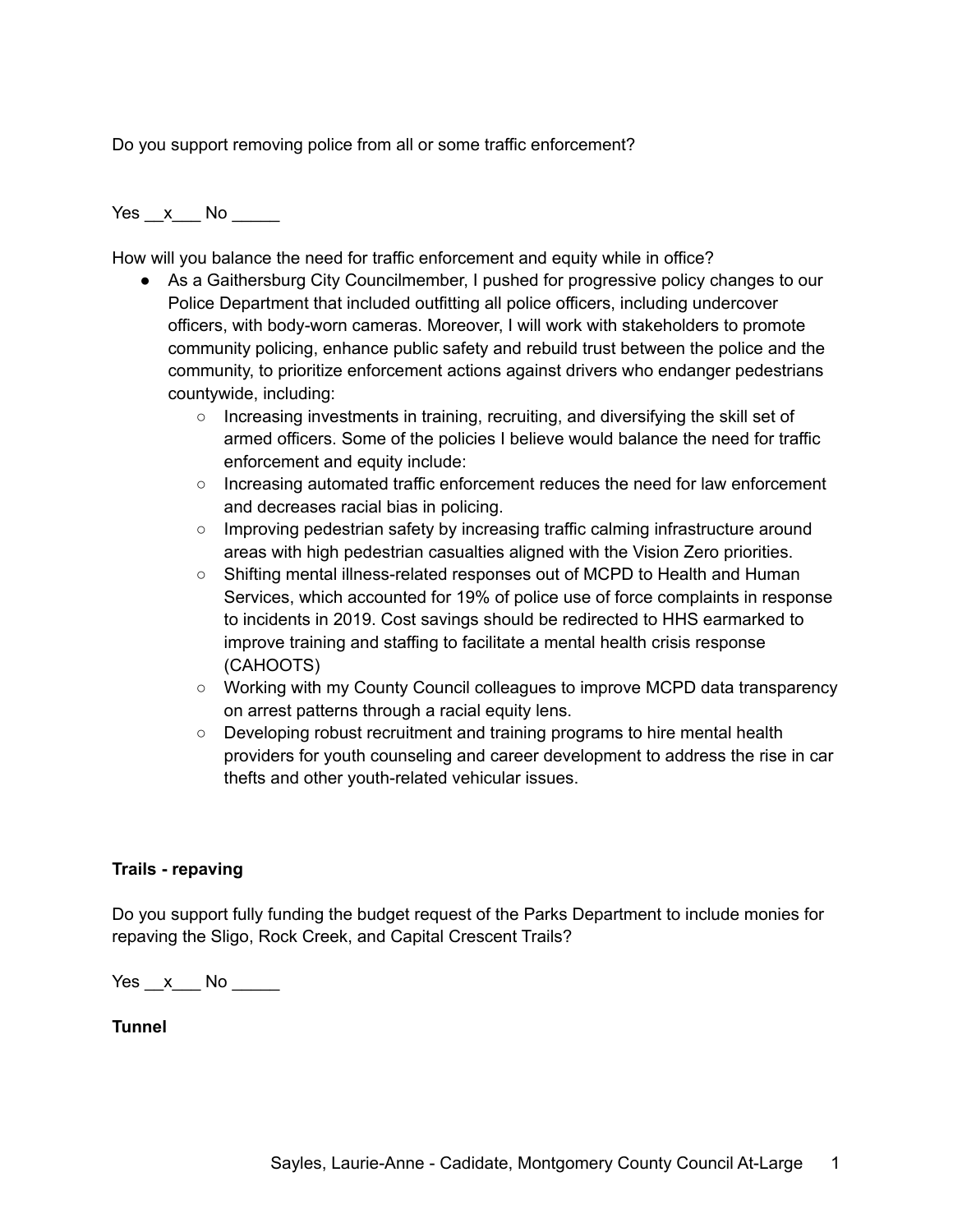Do you support funding the \$55m project for this meaningful regional trail connection through downtown Bethesda?

Yes x No  $\overline{a}$ 

Do you support funding that will complete the project's construction within the current FY 23-28 CIP period or sooner/later?

Yes x No  $\blacksquare$ 

## **270 widening**

Do you support or oppose the proposal to widen parts of I-495 and I-270 to add four express toll lanes?

Yes No x

Why or why not? And how would you show that support or opposition? Do you support other new highways or road expansions?

● As a member of the County Council At-Large, I'll continue to be a vocal champion for transportation solutions. My SMART agenda calls for "Tackling climate change through multi-modal transportation infrastructure solutions," like prioritizing BRT, CCT, MARC expansion, and reversible lanes on I-270 and transitioning our county-owned fleets to renewable energy sources.

# **Vision Zero**

Vision Zero - is it working, and if not, what needs to be done by the County to achieve the goal of zero deaths due to traffic crashes? What would you do to work with the State Highway Administration to achieve true Vision Zero?

- I am glad that Montgomery County was one of the first county governments in the United States to initiate a Vision Zero plan to eliminate serious and fatal collisions for vehicle occupants, pedestrians, and bicyclists by the end of 2030. While the plan lays out ambitious actions updated biannually, the plan falls short of tracking the progress made since the Vision Zero programs' inception in 2017. Moreover, as a former member of the National League of Cities Transportation and Infrastructure Services Committee, we successfully advocated for the Infrastructure bill that passed and promised to direct more resources to local governments to improve transportation infrastructure.
- For Montgomery County, updates to the current plan bring health, transportation, and community planners together to develop safe, convenient, and complete pedestrian and bicycle master plans and evaluate the three Es: education, enforcement, and engineering, to meet the Vision Zero goals by 2030. Moreover, I will work with the State